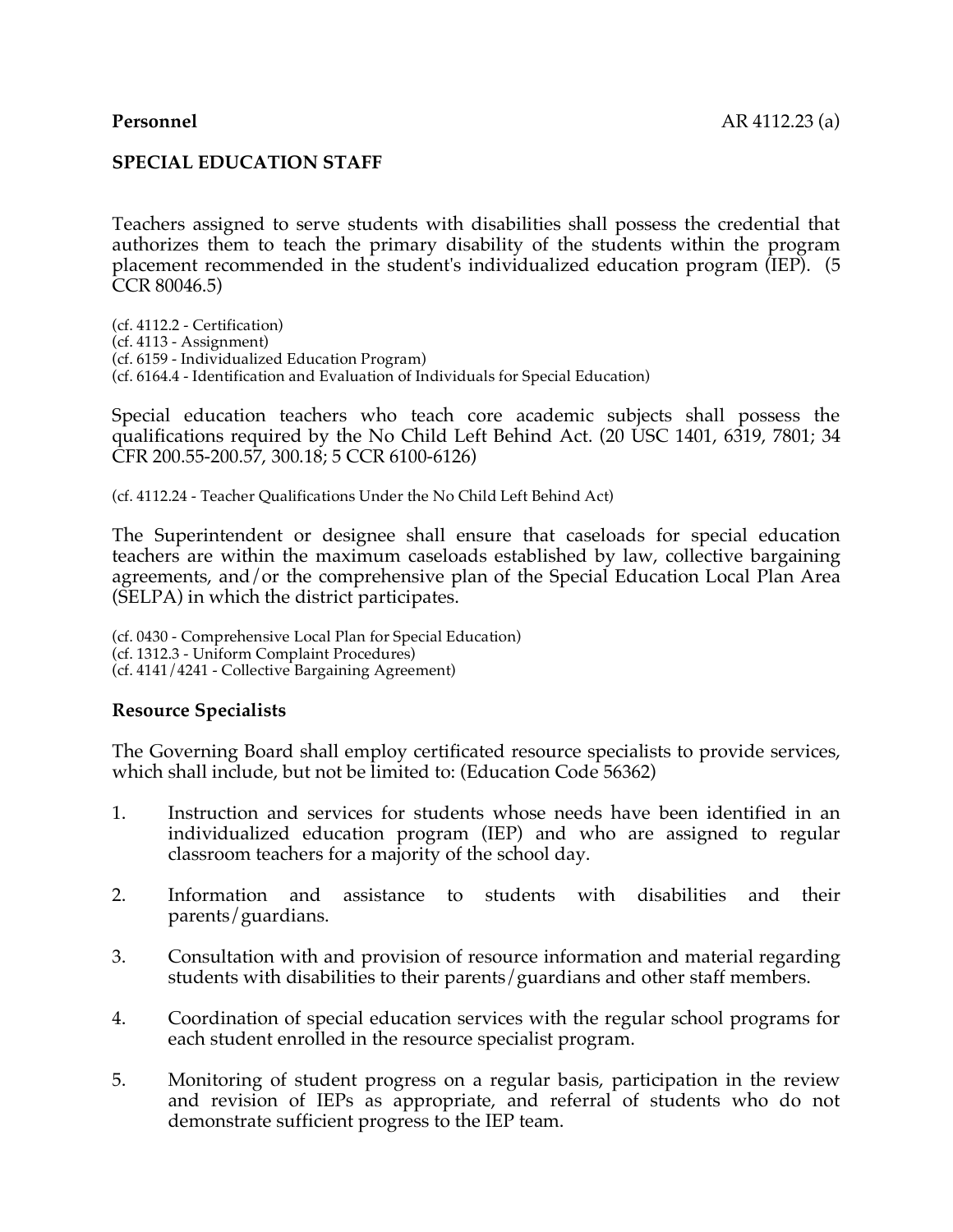### **SPECIAL EDUCATION STAFF** (continued)

6. Emphasis at the secondary school level on academic achievement, career and vocational development, and preparation for adult life.

The resource specialist program shall be directed by a resource specialist who is a credentialed special education teacher or who has a clinical services credential with a special class authorization, and who has three or more years of teaching experience, including both regular and special education teaching experience. (Education Code 56362)

No resource specialist shall have a caseload, which exceeds 28 students. As necessary and with the agreement of the resource specialist, the Board may request a waiver from the State Board of Education to increase the caseload to no more than 32 students, provided that an individual resource specialist does not have a caseload exceeding 28 students for more than two school years and has the assistance of an instructional aide at least five hours daily during the period of the waiver. (Education Code 56362; 5 CCR 3100)

(cf. 1431 - Waivers)

Resource specialists shall not simultaneously be assigned to serve as resource specialists and to teach regular classes. (Education Code 56362)

Legal Reference: EDUCATION CODE 44250-44279 Credentials, especially: 44256 Credential types, specialist instruction 44265 Special education credential 56195.8 Adoption of policies 56361 Program options 56362 Resource specialist program, contents, direction; resource specialists, case-loads, assignments, instructional aide; pupil enrollment 56362.1 Caseload 56362.5 Resource specialist certificate of competence 56362.7 Bilingual-crosscultural certificate of assessment competence 56363.3 Average caseload limits 56441.7 Maximum caseload (programs for individuals with exceptional needs between the ages of three and five inclusive) CODE OF REGULATIONS, TITLE 5 3051.1 Language, speech and hearing development and remediation; appropriate credential 3100 Waivers of maximum caseload for resource specialists 6100-6126 Teacher qualifications, No Child Left Behind Act 80046.5 Credential holders authorized to serve students with disabilities 80048-80048.6 Credential requirements and authorizations UNITED STATES CODE, TITLE 20 1401 Definition of highly qualified special education teacher 6319 Highly qualified teachers 7801 Definitions, highly qualified teacher CODE OF FEDERAL REGULATIONS, TITLE 34 200.55-200.57 Highly qualified teachers 200.61 Parent notification regarding teacher qualifications 300.18 Highly qualified special education teachers